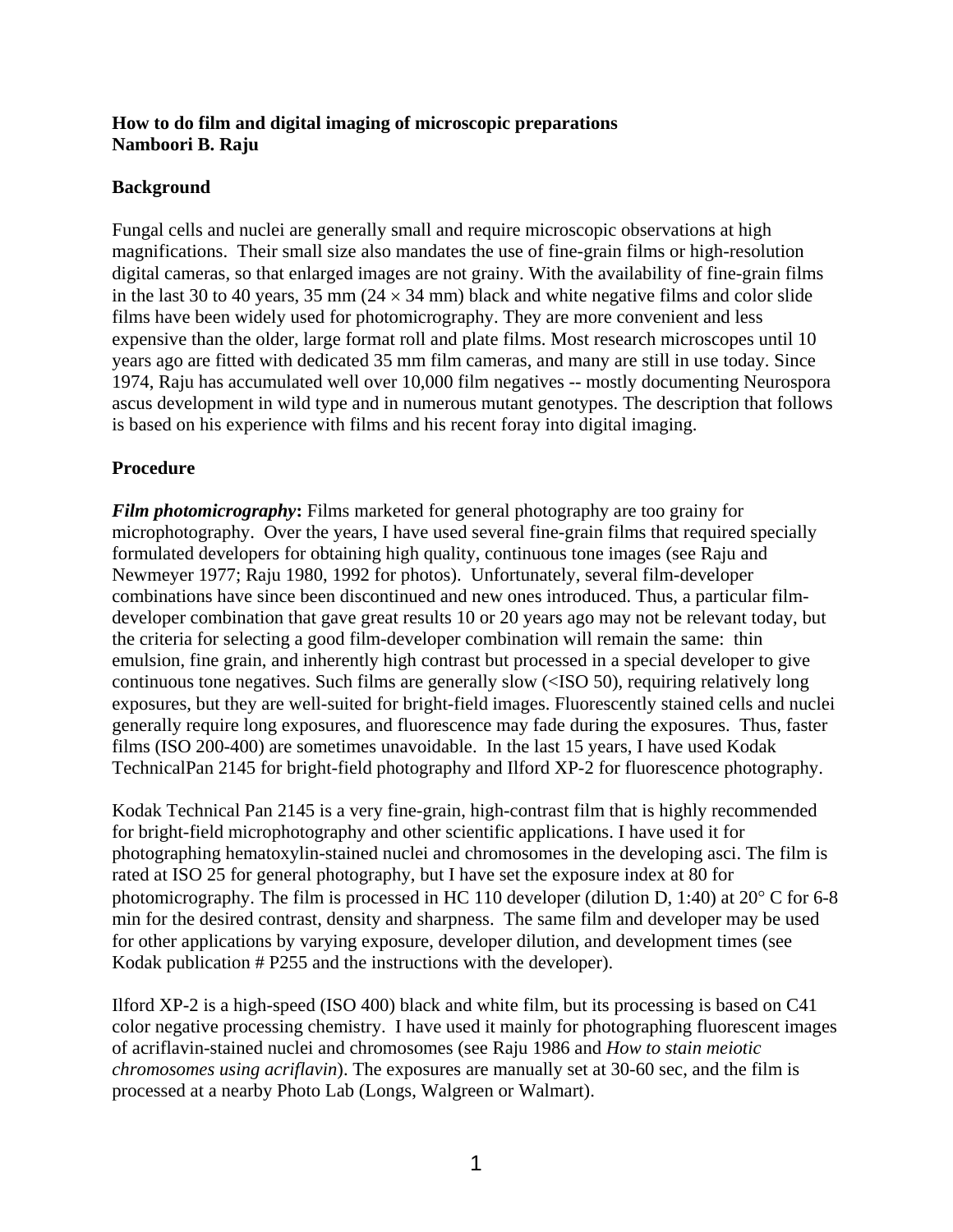*Digital photomicrography*. Almost all 10-20 year-old research microscopes can now be adapted for digital imaging, and I recommend such conversion as soon as possible. Black and White films for photomicrography are relatively expensive, and the Photo Labs that process and print them are becoming harder to find. Digital imaging is very convenient, quick, and inexpensive. In the last two years, I have adapted two research microscopes (Olympus BH2 and Nikon Microphot FX) for digital imaging using Nikon CoolPix 5000 and CoolPix 5400 digital cameras. Both are general-purpose 5 megapixel, consumer cameras. The present cost of adapting a digital camera (camera + adapters) varies from \$1000 to \$1200 per microscope. Microscope World (Encinitas, California, at [www.microscopeworld.com\)](http://www.microscopeworld.com/) sells adapters for several Nikon, Sony, Olympus, and Canon cameras for \$250-400 each.

Nikon Coolpix 5000 is attached to the video port of Nikon Microphot FX with three adapters: A Nikon C-mount adapter on the microscope's video port, a photo eyepiece-like lens adapter (MM-Cool from Microscope World), which connects to the C-mount adapter at one end, and to a Nikon camera adapter tube (UR-E6) at the other end. The UR-E6 in turn screws onto the outer mount of the camera lens. The same CoolPix 5000 camera setup can also be mounted on the Cmount adapter of Olympus BH-2 microscope. Nikon CoolPix 5400 is likewise adapted to the Cmount on either microscope with a MM3-45 (MM-3XS + M4537) adapter from Microscope World. Additional advice and appropriate adapters for several Nikon, Sony, Canon, and Olympus digital cameras may be obtained from the camera manufacturers/distributors or from Microscope World. Microscopes without the C-mount adapter may also be used by connecting the camera and the MM-Cool (or a similar adapter) directly to the phototube or to one of the binocular eyepiece ports with the supplied 23 mm sleeve.

The images of fluorescing nuclei in the developing asci and ascospores appear bright when observed through the microscope. However, the images are dim or hardly visible on the built-in small camera screen. Thus, it is necessary to frame and focus images of asci in bright field, and then switch the filter set and light path to GFP imaging. Another trick is to increase the ISO setting to 800, when the GFP images appear brighter for focusing, then change the ISO setting back to 100 for exposures. At ISO 100, the 5-megapixel sensors in both CoolPix cameras are capable of recording high definition images. For fluorescence imaging, typical exposure times are set manually at 4-8 seconds (F 5.4) with  $10\times$  objective, 2-4 seconds with  $20\times$  and 1-2 seconds with 40×. For such long exposures, the Noise Reduction feature of the camera is activated. For bright field imaging the cameras are set in Program mode; the built-in flash is, of course, disabled for both bright field and fluorescence imaging. Although both CoolPix 5000 and CoolPix 5400 have 5 megapixel sensors, I find that the fluorescent images appear brighter on CoolPix 5400 than on CoolPix 5000, perhaps because of the different lens adapters (MM-Cool vs. MM3-45).

## **References**

Raju, N. B. 1980. Meiosis and ascospore genesis in Neurospora. Eur. J. Cell Biol. 23: 208-223.

Raju, N. B. 1986. A simple fluorescent staining method for meiotic chromosomes of Neurospora. Mycologia 78: 901-906.